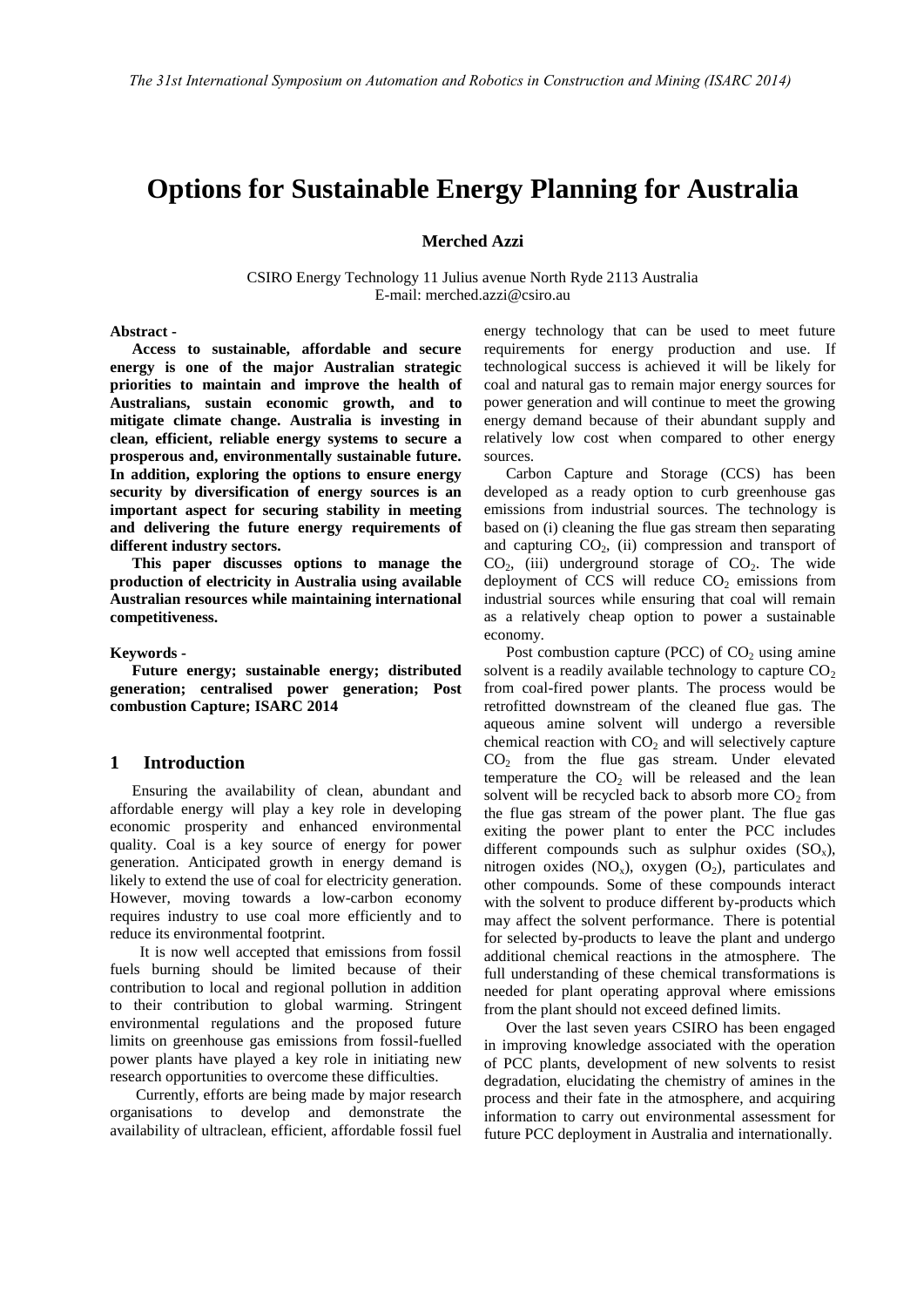## **2 Low-Carbon Electricity**

There is an urgent need to explore practical options that can help Australia to use available energy resources for electricity production as we move forward to a reliable and sustainable energy future. In Australia and globally, electricity generation from fossil fuelled plants has been subject to stringent environmental regulations because of concerns about their effects on air, water quality and their contribution to greenhouse gas emissions.

Centralised large fossil fuels power plants and decentralised energy generation from renewable sources will present the new mix of electricity generation in Australia. The new generation mix represents an attempt to shift from conventional centralised fossil fuels generation to more efficient emission-free or near zero emissions from a variety of energy sources.

#### *How well can we plan and implement sustainable energy systems in Australia?*

For centralised power plants, it is crucial to assess the use of high efficiency centralised large fossil-fuelled power plants equipped with emissions reduction technologies and potentially carbon capture systems.

A successful sustainable centralised power generation system will be measured by meeting the following targets: increasing efficiency, significantly reducing emissions while keeping costs low for consumers.

### *How to deploy sustainable decentralised power generation in Australian urban areas?*

The most decentralised electricity generation will be produced from a variety of renewable sources including gas, solar, biomass and natural gas and winds. In contrast to conventional generation, decentralised generation consists of smaller scale generation sources interconnected to a utility's distribution grid.

It is expected that the new energy mix system will exhibit a tremendous complexity manifested by its diversity, dynamic behaviour, space and power output. The anticipated energy system would have to ensure the security of supply under different operating modes and be able to demonstrate the safe and environmentally sound operation of the selected system.

#### *What Environmental Regulations and policies are needed?*

Thermal power plants are currently the major source of electricity in Australia. Incorporating a large fraction of electricity generation from other sources such as concentrating solar power systems, photovoltaic and others will require changes to many existing regulatory aspects and policies to take account of the new energy sources.

## **2.1 Decentralised Power Generation**

Decentralised energy generation has the potential to supply part of the needed electricity using multiple stationary power generators installed close to end-users. The approach is referred to as distributed generation (DG), which shifts the design and layout of power generation and distribution systems to reduce pollution by increasing efficiency and promoting the inclusion of renewable energy sources. The DG model operates on more efficient smaller-scale than traditional systems.

 The DG configuration does not require transmission, as sources are connected directly to the lower-voltage distribution network. Advanced technological achievements in addition to more stringent environmental regulations have resulted in great interest for the deployment of distributed generation systems.

The integration of different decentralised energy generation sources with existing centralised power plants requires extensive management to secure the electricity supply to customers.

The distributed generators technologies that are likely to be implemented in major Australian cities include but are not limited to natural gas fired combustion turbines, natural gas fired reciprocating internal combustion engines, natural gas fired microturbines, solar photovoltaics and wind turbines. The mix may also include diesel and petroleum distillate fuelled units that can be used as back-up generators.

Economic, regulatory and environmental requirements will play major roles in the selection of the mix of DG technologies to be installed in a region.

It is expected that some candidate generator technologies will emit different or more pollutants than central power plants. Many of the proposed technologies that might be adopted within urban areas would result in displaced emissions. It is also anticipated that all electricity generators may experience some degradation in efficiency performance and consequent degradation in terms of pollutant emissions performance. A systematic methodology for the development of realistic distributed generation deployment scenarios is needed. This methodology will take into consideration all characteristics and factors needed to minimise the local concentration profiles of pollutants expected from operating these generators with the least environmental and health impacts.

To assess the environmental benefits of DG in an airshed it is important to consider the mix of technologies employed, total percentage of DG in the region, emission profiles, and the use of an appropriate dispersion model in order to quantify how the deployment of the new energy mix can result in improved air quality by increasing efficiency and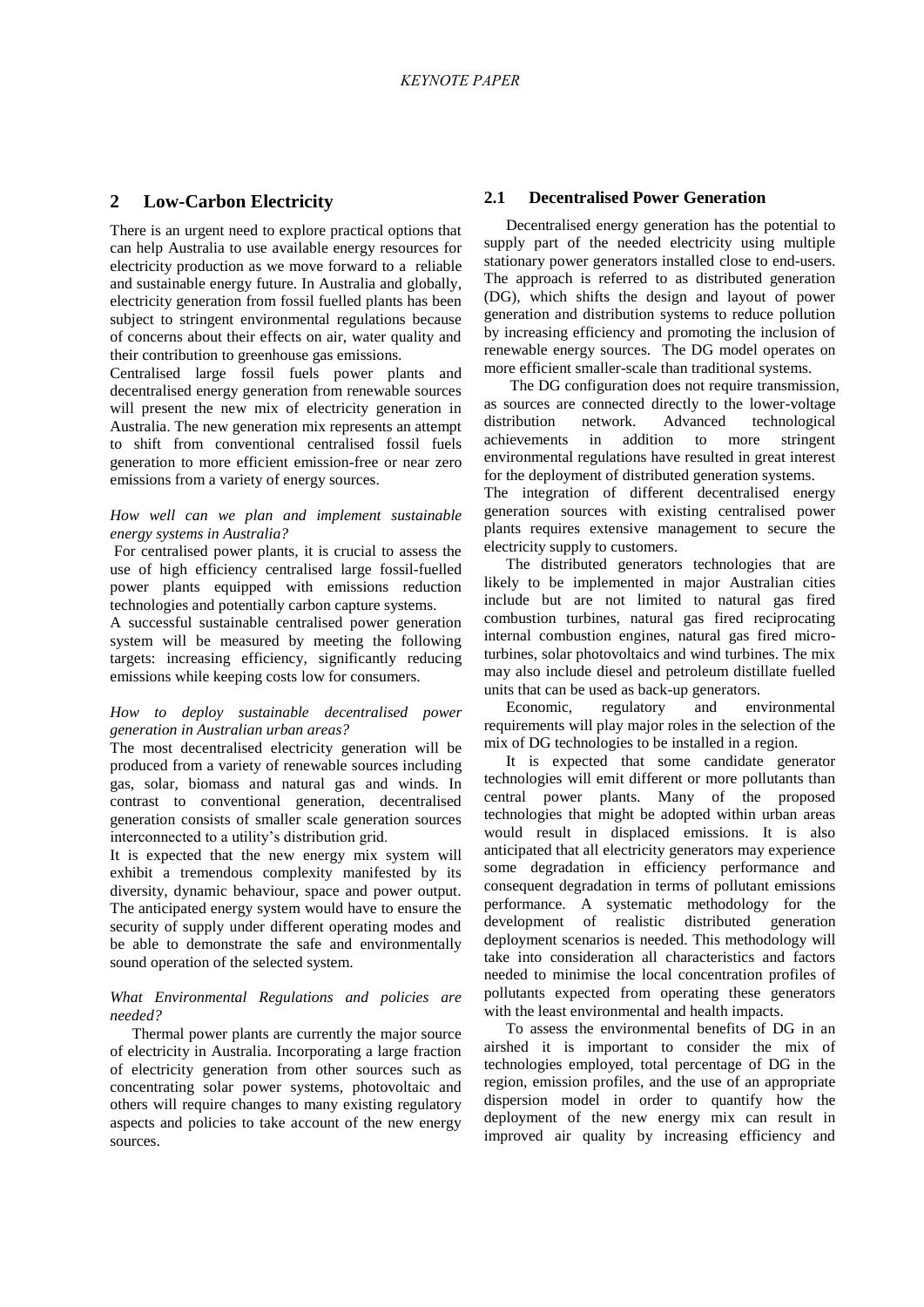reducing pollutant emissions.

A study carried out by Azzi et. al. 2012 [1], has investigated the air quality impacts of a scenario in which the energy generation paradigm moves from large centralised energy generation (such as coal-fired power station) to the wide spread deployment of small power units which are located close to the point of use. The study considers a scenario in which DG is deployed across the Greater Sydney Region (GSR, includes Newcastle to the north and Wollongong to the South).

It was found that emissions of  $NO<sub>x</sub>$ , VOC and CO associated with the DG deployment caused a small increase in domain-wide mortality (changing by less than 0.01 %). The DG deployment contributed an additional 1% to the existing pollution burden in the GSR. When ranking pollutants by degree of impact, nitrogen dioxide was found to be the limiting pollutant, most likely because the pathway between emitted  $NO<sub>x</sub>$ and  $NO<sub>2</sub>$  involves fewer steps than the generation of ozone or secondary  $PM_2$ .

This study demonstrates how decision makers and stakeholders in NSW can plan for the future penetration of combustion based distributed generation systems using modelling tools and thus investigate optimal approaches to meet the State's growing electricity demands while minimizing health risks.

#### **2.2 Centralised Power Generation**

Coal remains the largest provider of electricity generation. Over 75% of Australia's electricity is still generated by coal-fired power plants. The traditional Australian electrical power system model consists of centrally-located power plants, transmission lines and distribution networks. While renewable energy sources have started to make inroads in the production of electricity in Australia, centralised coal-fired power plants typically located in remote areas will continue to be the major sources for electricity generation. These power plants are known for their low efficiency, high emissions and large land disturbance. In addition, emissions of different pollutants with known environmental and health concerns have been associated with the operation of these plants. The major challenges to the continued use of coal are related to its environmental impact affected by emissions from coal combustion.

Emissions from fossil fuels combustion depend on the fuels used and the type of power plant that is using the fuels. Pollutants generated can include  $NO_x$ ,  $SO_x$ , PM, and CO<sub>2</sub>. There are other compounds expected to be produced resulting from incomplete combustion of fuels such as volatile organic compounds, unburned carbon and trace elements. It is recognised that natural gas is the least polluter of all fossil fuels resulting mainly in emissions of  $NO<sub>x</sub>$ ,  $CO<sub>2</sub>$  and very small amounts of other pollutants.

Over the last two decades, regulatory agencies have forced utility companies to meet more stringent emissions standards and improve efficiency. Many of the proposed solutions and policies to reduce emissions from these plants were achieved by technological improvements. The installation of pollution control and prevention equipments in order to reduce the amount of pollutants released to the atmosphere and meet environmental guidelines has helped the industry to operate under regulated limits of emissions.

The average efficiency of coal-fired power plants varies from under 30% to 45% (LHV,net). These differences arise from diverse factors including the age of plant, steam conditions and coal quality. Over 50% of operating plants use subcritical technology. Pulverized coal combustion in supercritical, ultra-supercritical steam cycle, and Integrated Coal gasification Combined gas turbine-steam Cycle (IGCC) technologies are proven efficient technologies which produce fewer GHG emissions per unit of power. These plants are being used in Asia, Europe and in the US. They provide more energy efficient systems for power generation from coal where more electricity is generated from the same amount of coal used with less emission. Different pollution control technologies are installed on modern coal plants to reduce emissions of atmospheric pollutants.

Reducing  $CO<sub>2</sub>$  emissions from coal-fired power plants would have a significant impact on climate change. Carbon capture and sequestration is a potential option to keep fossil fuels in the electricity mix. Incorporating carbon capture technologies into coalfired power plants will reduce greenhouse gas (GHG) emissions from coal and also other pollutants emissions. Chemical absorption with amines is presently the only commercially available technology for industrial application. The  $CO<sub>2</sub>$  is first captured from the exhaust gas stream in an absorption tower. The absorbed  $CO<sub>2</sub>$  is then heated with steam to strip the  $CO<sub>2</sub>$  from the amine solution. . The regenerated amine is sent back to the absorber. The recovered  $CO<sub>2</sub>$  is cooled, dried, and then compressed to a supercritical fluid. At this stage the fluid can be piped to sequestration.

In a study carried out by CSIRO for the Australian National Low Emissions Coal Research and Development (ANLEC R&D) [2] it was found that Post Combustion Capture (PCC) technology to remove  $CO<sub>2</sub>$ from the flue gas of coal-fired power stations using an amine-based solvent has the potential to also reduce the emissions of nitrogen dioxides  $(NO<sub>2</sub>)$ , particulate matter (PM), and sulfur dioxide  $(SO<sub>2</sub>)$ , and hence lead to improved air quality. It is important to note that the retro-fitting of a PCC plant has the potential to impact